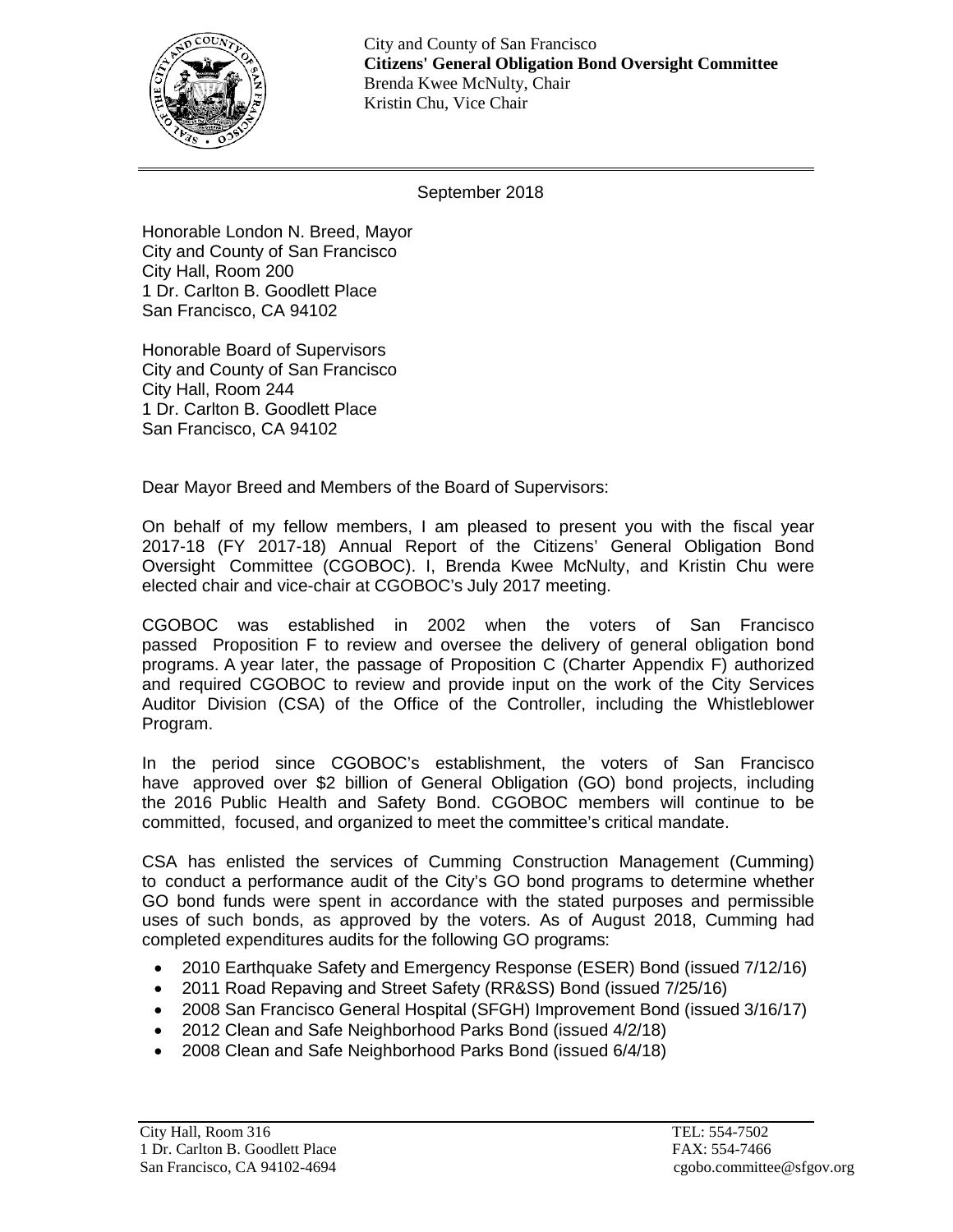

Based on the results of these completed audits, the expenditures reviewed were spent in accordance with the ballot measures with sufficient documentation. The remaining active bond programs are scheduled to be audited this fiscal year or next fiscal year.

The Committee's meetings have been televised on SFGOV TV since fiscal year 2017- 18. The committee voted to contract for this service to make its meetings more accessible to the residents of San Francisco, especially those who cannot attend in person. As a group, our committee members believe we are doing a good job of monitoring bond performance, especially because we are volunteers and meet only bimonthly. If there are constructive comments, positive or negative, and there are ways we can improve our performance within the constraints of our available time and resources, we can make reasonable changes.

To assist CGOBOC in identifying potential improvements to our oversight role, functions, and activities, the committee enlisted the services of CSA to conduct a benchmarking analysis of bond oversight best practices. CSA compared the role, functions, and activities of five other committees with those of CGOBOC. Based on the analysis, which was presented to the committee at its April 2018 meeting, CGOBOC follows, or already has efforts underway related to, many of the leading practices pertaining to meeting frequency and coverage, as well as generating annual reports. The benchmarking analysis also found that CGOBOC is one of two committees that televises its meetings, and CGOBOC is the only committee that oversees bonds using a liaison model, where each member of the committee is asked to oversee a bond program, receive updates, and report back to the entire committee.

We have included individual liaison comments to this report and invite you to contact any one of us to follow up on our work. Thank you for your continued support of our work.

Sincerely,

Brenda Kwee McNulty Chair, Citizens' General Obligation Bond Oversight Committee

Cc: Angela Calvillo, Clerk of the Board Ben Rosenfield, Controller Anna Van Degna, Director, Office of Public Finance Civil Grand Jury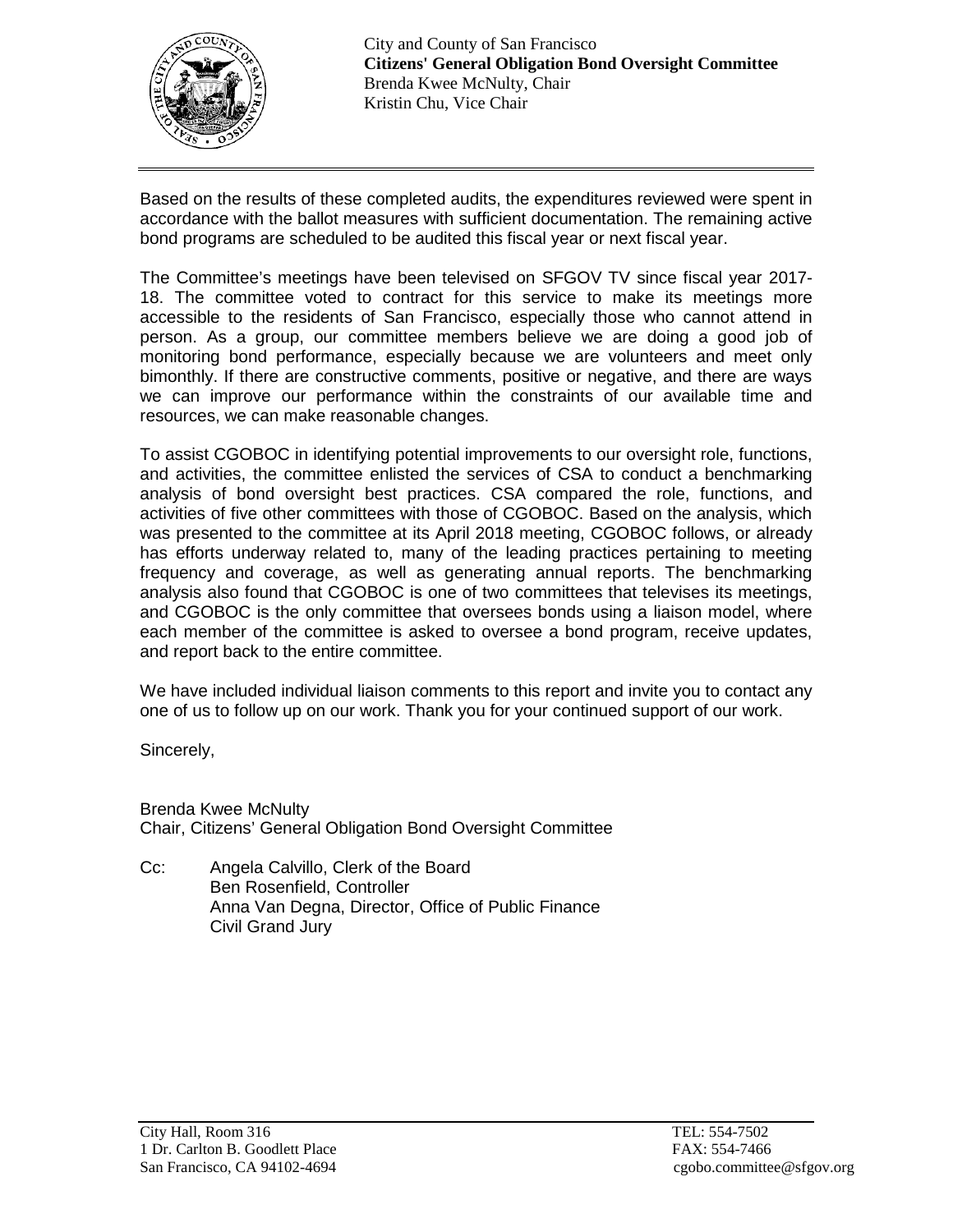

City and County of San Francisco **Citizens' General Obligation Bond Oversight Committee** Brenda Kwee McNulty, Chair Kristin Chu, Vice Chair

CGOBOC Annual Report 2017-2018 Liaison Comments

### **Emergency Safety and Emergency Response Bond Program 2010 & 2014 – Robert Carlson**

As a liaison for the 2010 and 2014 ESER bonds, I have met with the appropriate city staff to review status and issues of all 2010 and 2014 ESER bond-funded projects covering scope, schedule, and budget. I have also attended CGOBOC meetings to hear ESER bond program presentations and ask questions of city staff; and reviewed the

detailed ESER bond quarterly reports. For the 2010 ESER bonds, the two remaining seismic upgrade projects, Fire Station 16 and Station 5, continue in construction and are 82.5 % and 56.7% complete respectively. For the 2014 ESER bonds, the Office of the Chief Medical Examiner project opened November 2018; the police Fire Arms Simulator Training facility is substantially complete and fully operational; and the Traffic Company and Forensic Services Division project, during the design phase, identified a potential \$9.0 million budget shortfall. The City's Capital Planning Committee has committed to fund the project shortfall to avoid project reductions and loss of functional integrity. Also, this past year I reviewed in detail, with Bond project staff, the \$18.0 million Pumping Station 2 construction contract bid; and toured the facility prior to the start of construction. In the past, as the liaison, I have come to rely on the detailed project budget/expenditure quarterly reports to confirm bond funds are being spent consistent with the voter authorization. However, this past year; complete, current, and accurate project level expenditure reports were not available in the new City accounting system. While this has been a major concern of mine, at the August 2018 CGOBOC meeting, we did receive the high-level bond appropriation/expenditure report; and assurances that detailed bond project level reports would be available at our September meeting.

# **Recreation and Park Bond – Alex Tonisson**

As liaison to the 2000 Neighborhood Park Improvement Bond, 2008, & 2012 Clean and Safe Neighborhood Park bonds I met with Rec & Park representatives on August 29<sup>th</sup>, 2017 and May 16, 2018 to discuss the progress of the bond projects. I am currently scheduling another meeting with City representatives on the Rec & Park bonds to take place before the September 24<sup>th</sup>CGOBOC meeting. During our meetings staff have been very knowledgeable and informative about the status of the bonds and have been able to provide the needed details. Considering the complicated nature of the projects the work that has been done to improve the public pools in San Francisco has been impressive and I also want to commend staff on their work to overcome the challenges during the transition to the new Citywide FSP.

After my meetings it is my understanding that the Rec & Park Quarterly Status Reports on all three bonds presented at the May 2018 CGOBOC meeting are accurate. Both **the**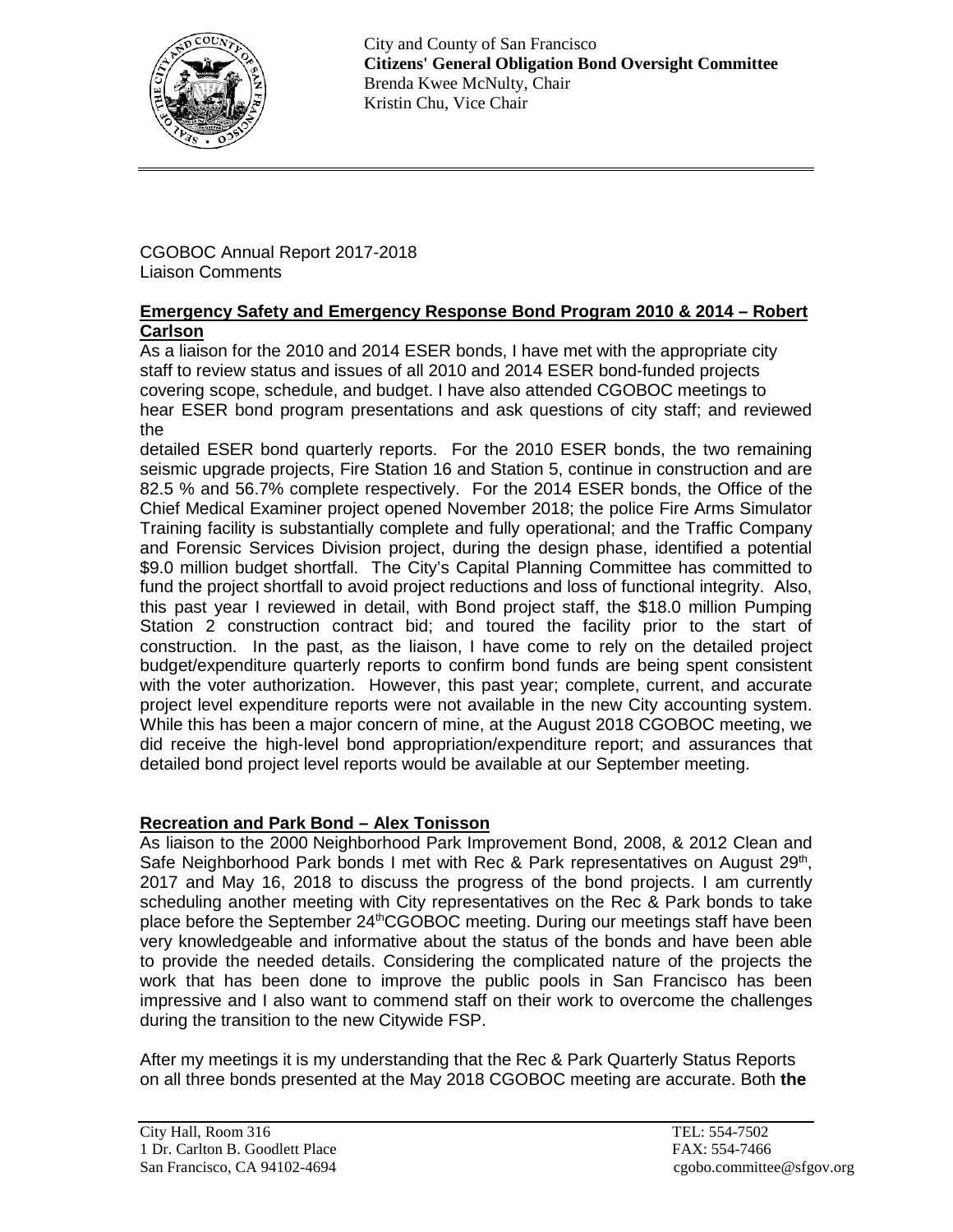

2000 and 2008 Bonds are winding down and very close to being completed and this next year I look forward to learning more from the department about the planning that is being done for the next Rec & Park Bond and the projects that will be covered.

### **2011 Road Repaving and Road Improvement Bond – Kevin Hughes**

As a liaison for the RR&SS Bond, I have met with the appropriate City and County of San Francisco Staff to review the status and issues of all the 2011 RR&SS Bond-funded projects. I have also attended the Citizens' General Obligation Bond Oversight Committee (CGOBOC) meetings and heard RR&SS Bond program presentations and have had the opportunity to meet with the Division Manager, review reports and ask questions of Staff assigned to the RR&SS Bond. The Bond was approved by the voters in 2011 in an amount of \$248 million dollars. Street rehabilitation is an important element of modernization of any major City.

All the Bond fund expenditures have been inside the original discloser to the voters.

Street Repaving and Reconstruction is substantially completed exceeding original goals. Some of the contributing factors related to this can be attributed to the program receiving a larger than anticipated share of SFHope funding.

Streetscape, Pedestrian and Bicycle Safety Improvements are approximately 80% complete with the remaining projects expected and scheduled to be completed in the latter part of 2018.

Curb Ramp and Sidewalk Accessibility projects are 100% complete, with completed projects exceeding the original goals. Projects completed were on time, on budget, and within the scope of the Bond.

Roadway Structure Program projects are 98% complete. Richland Ave. Bridge will run past the original projected completion date of June 2019. The approximately \$100,000 in design and environmental work will be returned and re-allocated to the Alta Street Retaining Wall project. Both projects are inside the scope of the Bond measure originally approved.

Traffic Signal projects are completed, also exceeding original goals. Challenges experienced were mostly related to inter-departmental coordination with other Departments to maximize the work produced.

### **2014 Transportation and Road Improvement Bond – Brian Larkin and Brenda Kwee McNulty**

The \$500 million Transportation and Road Improvement Bond was passed by voters in 2014 as proposition A. The first bond issuance occurred in July 2015.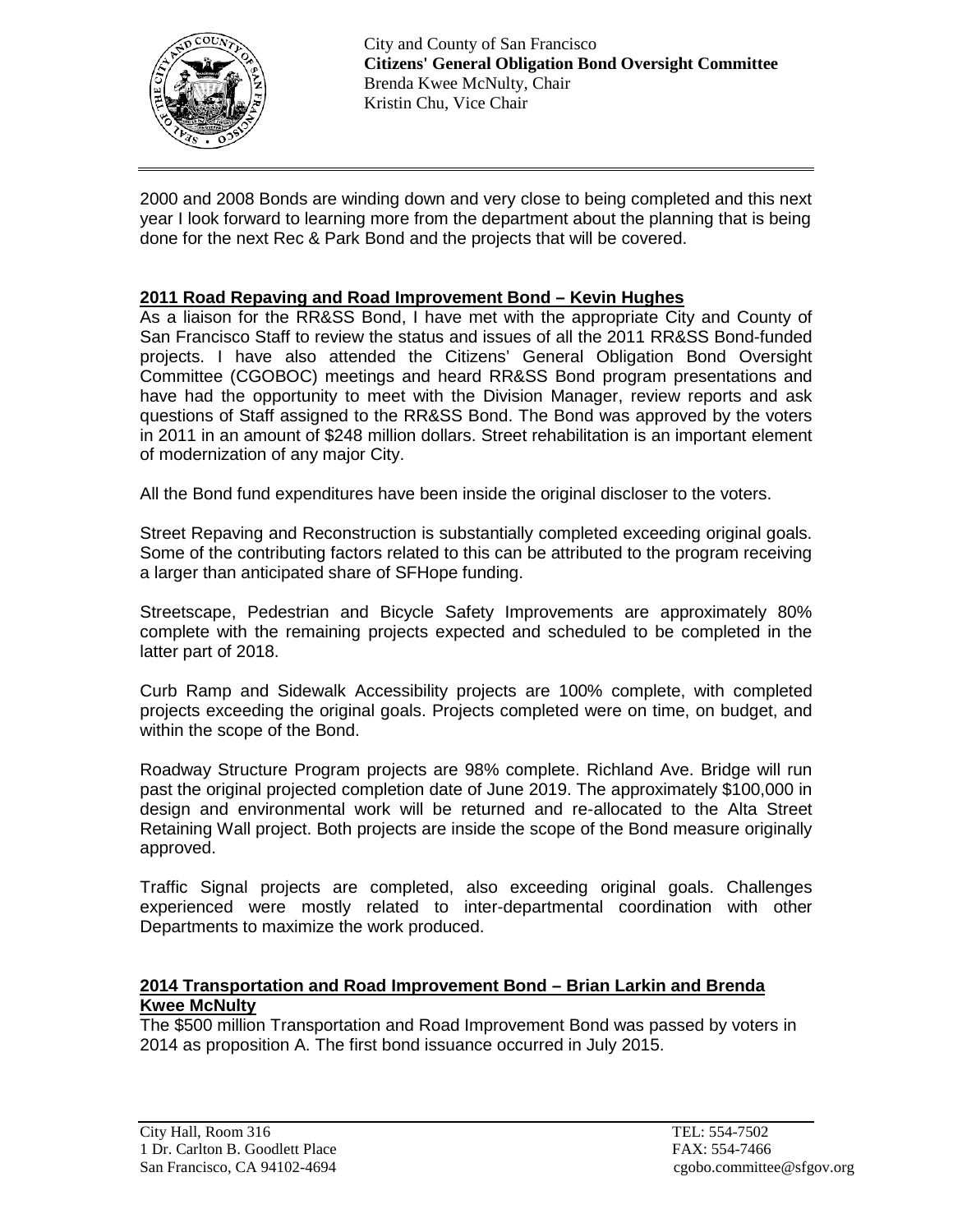

City and County of San Francisco **Citizens' General Obligation Bond Oversight Committee** Brenda Kwee McNulty, Chair Kristin Chu, Vice Chair

As liaisons to this Transportation Bond, we have already met with MTA staff twice this year (January 18<sup>th</sup> and March 28<sup>th</sup>) and will meet again on September 20th to discuss the progress of the bond; we were also present at MTA staff's presentations to regular CGOBOC meetings.

MTA staff have been prepared for liaison meetings, providing detailed updates on the projects funded through the first bond issuance and their plans for the funds raised through the second bond issuance for \$177 million in April of this year. Based on these interactions, we feel comfortable that the projects funded by the first bond proceeds of \$66 million were managed in accordance with bond initiatives in FY 2015-2016. MTA staff strives to minimize excess debt service by not issuing bonds until the projects are ready to spend the revenue thus obtained. This has been challenging to

staff. Several reasons are listed here:

A saturated construction market coupled with unrealistic local business participation (LBE) requirements has caused the need to rebid some projects, in at least one case more than once.

The need to coordinate with the Department of Public Works (DPW) on some street projects has resulted in delays to MTC contract work due to the longer lead time and permitting requirements for DPW.

San Francisco's new finance reporting system has not been working correctly has caused difficulties for MTA staff in assessing amount of money spent and thus amount available for subsequent projects.

Despite these problems, we are satisfied that the subject bond money is being spent effectively and that the projects that it is funding provide the value that the citizens of San Francisco expected when they passed measure A in 2014.

# **2015 Affordable Housing Bond** – **Larry Bush**

The \$310 million 2015 Affordable Housing Bond required 66 2/3 votes and passed with 74-½% of the vote. A larger number of San Franciscans cast ballots for it than for all but one other measure in that election, including outpolling ballots for the election of the mayor.

Voters endorsed a strategic target list of populations intended to benefit from increased housing production or revitalization and promised to do so through a partnership with the private for-profit and nonprofit industry, a departure from the standard bond spending through direct city department implementation.

CGOBOC was identified in the bond measure as responsible for monitoring progress regarding spending as on time, on budget and on scope.

The primary targets are:

Construct, develop and rehabilitate affordable rental housing.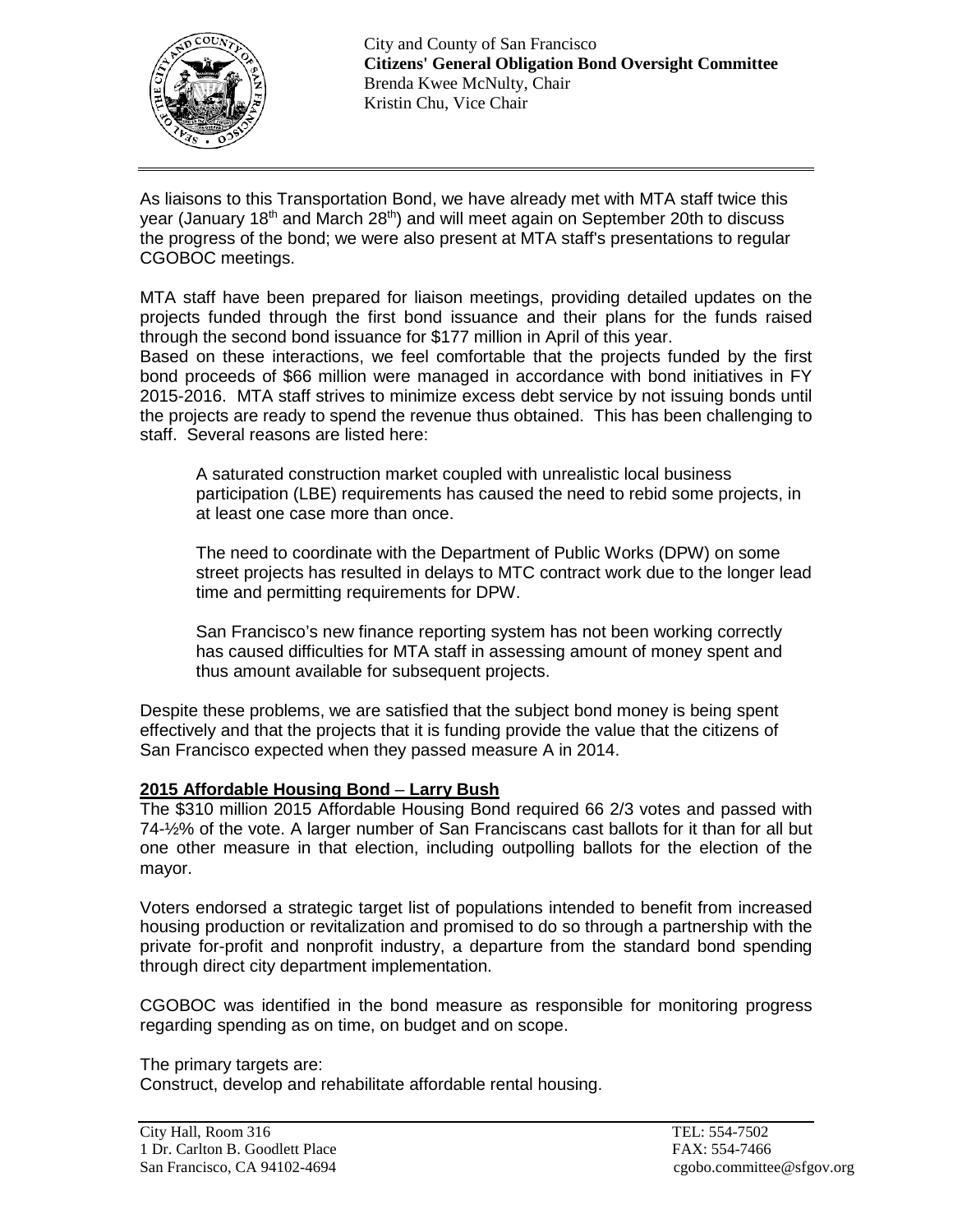

City and County of San Francisco **Citizens' General Obligation Bond Oversight Committee** Brenda Kwee McNulty, Chair Kristin Chu, Vice Chair

Acquire existing rental housing as affordable housing. Repair and reconstruct dilapidated public housing Create a middle income rental housing program Create a middle-income home ownership program Renew the teacher next door program Acquire, preserve, develop affordable housing in the mission area plan

The bond's purpose is to create a framework and structure to address the challenge of affordable rental and homeowner housing in a city that is stressed in fulfilling those challenges. That challenge is more acute when development and production is driven by market forces with little regard for the needs of those unable to economically compete. It accomplishes its purpose with steps taken on the range of needs that lay the ground for further resources.

The strong public support for the bond and its implementation in a publicly-financed, privately developed approach made transparency and accountability an essential component. It also prompts action to keep the bond on time in a market where the Mayor's Office of Housing estimates construction costs increase at ten percent annually, adding pressure on budgets.

Transparency is served through the Mayor's Office of Housing and Community Development that issues detailed reports to the public, most recently on March 16, 2018 (Housing Bond Accountability Report March 2018.pdf)

The reports with progress updates are available at: [https://sfmohcd.org/2015-affordable](https://sfmohcd.org/2015-affordable-housing-general-obligation-bond)[housing-general-obligation-bond.](https://sfmohcd.org/2015-affordable-housing-general-obligation-bond)

As the liaison on the bond, I met regularly and corresponded with staff in the Mayor's Office of Housing and Community Development (MOHCD) to review scoping of the bond-funded projects. I made site visits to review progress underway as well as site visits to locations under discussion but ultimately not included in the bond program. I have submitted questions to program staff and for the public record. Regular reports also were made to CGOBOC, where I attended.

Through May 2018 a total of \$218,588,356 of the \$310 million bond has been issued. Public Housing efforts include Potrero, which will receive \$20 million in bond funding, with \$18 million disbursed and Sunnydale for \$21 million earmarked. The goal is to accelerate replacement housing by five years.

Other target funding areas include the Down Payment Assistance Loans, which are fully subscribed for the first issuance, the Teacher Next Door forgivable loans which are now available, and three sites for Low-Income Housing that include acquisition funding for 4840 Mission and construction funding for 1296, Shotwell, 88 Broadway, 500 Turk and 1990 Folsom. New middle-income homes will be funded at 88 Broadway and  $43^{\text{rd}}$  & Irving (an educator housing site). The Small Sites Program has funded all but one project with sites renovations underway.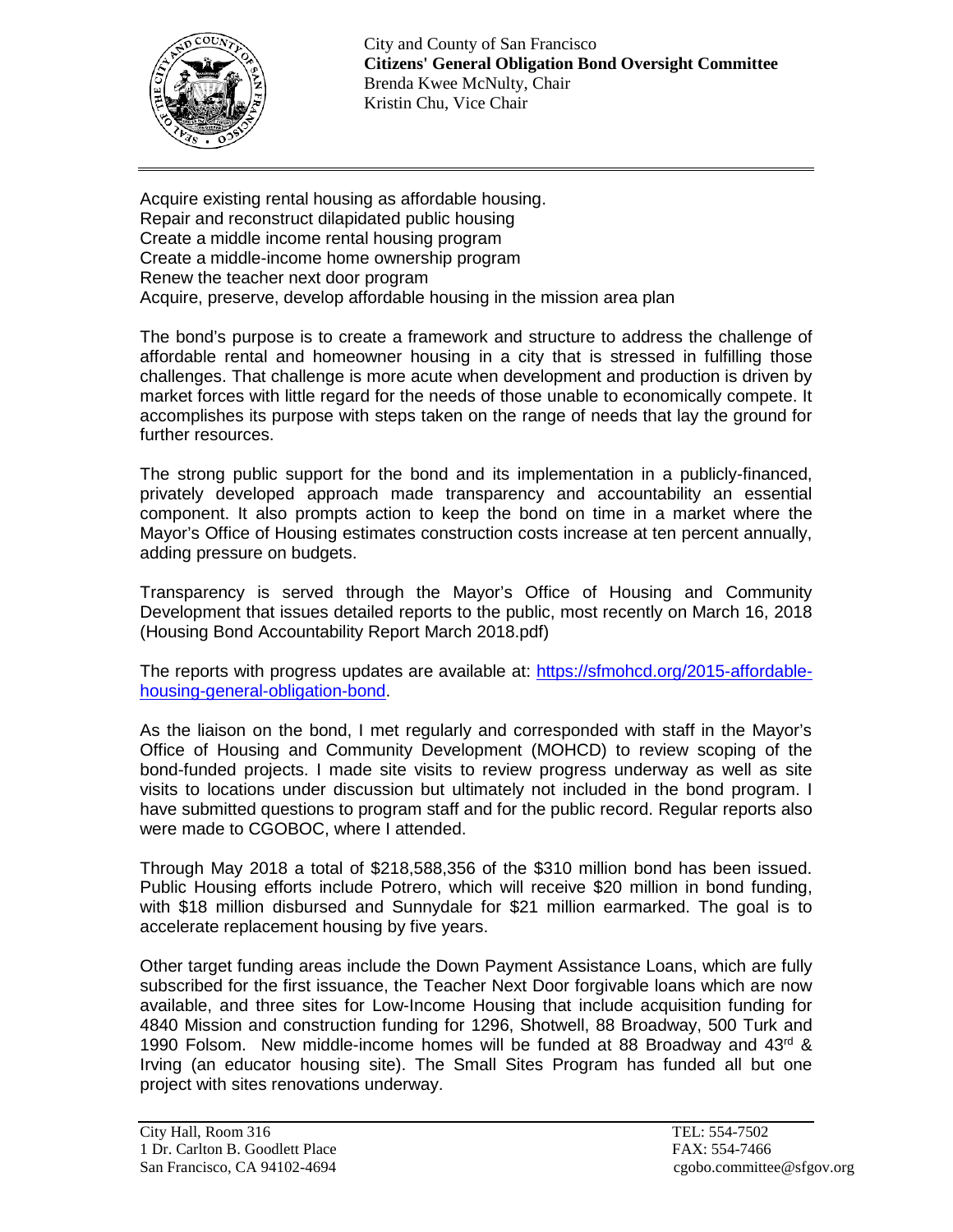

Special attention to the protocol should be noted that services as well as housing units are to be accommodated through bond funding. This includes on-site programs such as childcare where needed and appropriate.

While the bond is significantly meeting the goals of being on target, on scope and on time, other factors have come into play to an extent

In other funding for housing, site selection is often a condition before an award is made. In a city with a shortage of housing sites, competition from market-rate developers, and an intention to provide housing dispersed across the city, this can be a high bar. In addition, even after a site appears to be suitable further examination may conclude that site conditions make it unfavorable. In the current year, a project at 250 Laguna Honda will not go forward for related reasons.

The housing production environment also is impacted by a shortage of construction workers, which both can increase costs and slow progress. We also learned that the coordination with Pacific Gas and Electric to ensure that utilities are in place may account for as much as a six to eight-month delay in some housing coming online. We are urging appropriate city officials to make clear the urgency of coordinating and completing work as the city faces a housing crisis. Those are two of several factors that impact the ability to deliver on the bond's promises.

The 2015 Affordable Housing Bond is meeting its goal of addressing needs through a strategic plan, including developing new targets, replenishing resources for some existing goals, and reaching further to underserved targeted communities and neighborhoods.

# **2016 Public Health and Safety Bonds – Kristin R. M. Chu**

The voters approved the \$350 million bond in June 2016. As of September 2018, two bond issuances, totaling \$223M, are complete.

The bond projects are grouped under six programs servicing three departments – Department of Public Health, SF Fire Department, Department of Homelessness and Supportive Housing, Each program has multiple projects whose status is often shifting due to changing departmental priorities, community feedback, construction challenges, increasing costs, demands of occupants, seismic status and/or a difficult bidding environment.

The DPH team, led by Joe Chin, is doing everything possible to minimize the impacts of this difficult environment. They are relentlessly oriented around success for the departments, often partnering to find solutions that ensure department's business goals are met.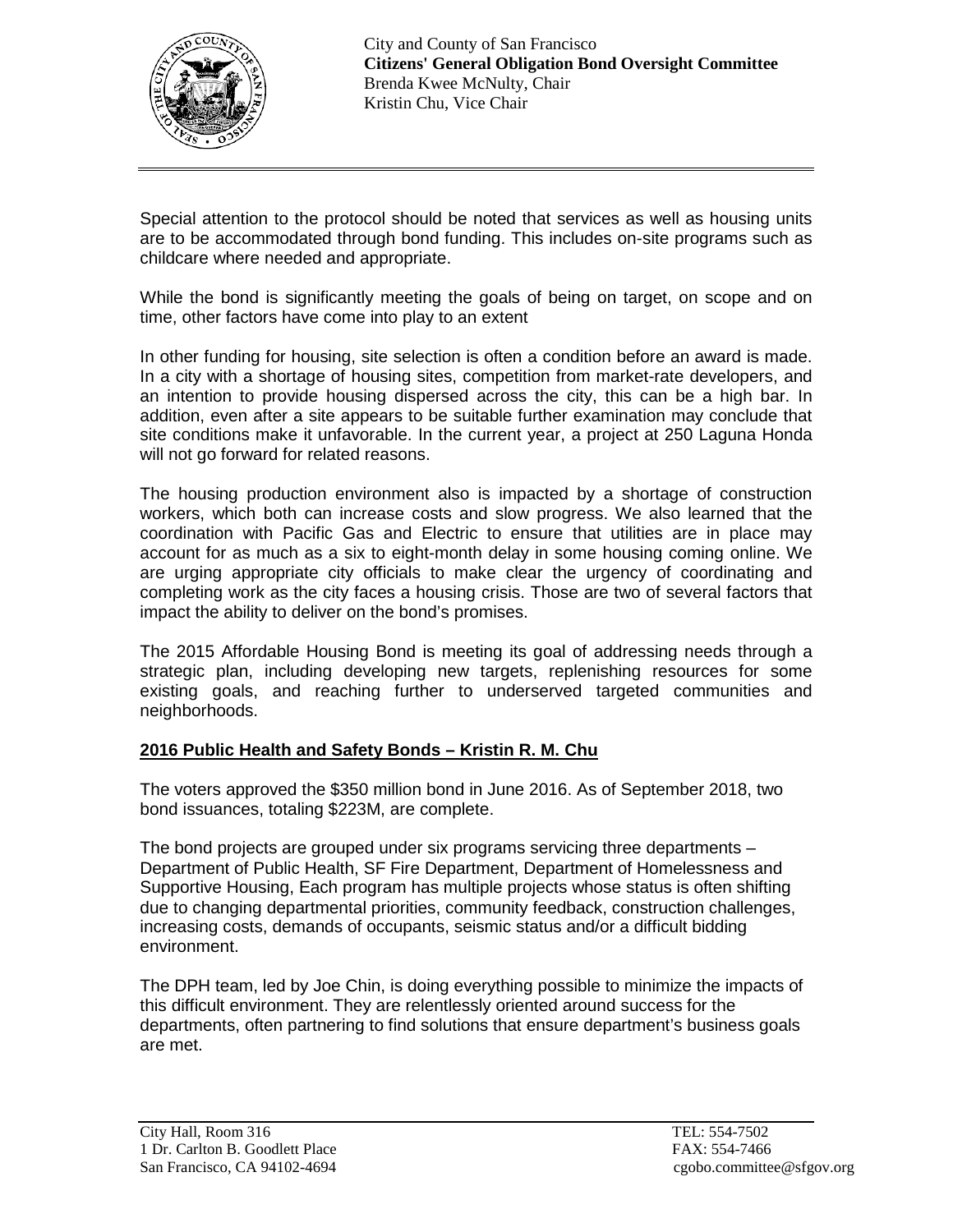

To the best of my knowledge, the SF Public Works and their client departments are on track to meet the commitments made to voters who approved this bond.

# **City Services Auditor – Larry Bush**

The Controller functions as the City Services Auditor (CSA), as authorized by Charter Appendix F, which includes various responsibilities and powers. The Controller's CSA Division consists of the Audits Unit and City Performance Unit.

CSA is funded through a commitment of two-tenths of one percent of the City's annual budget. In fiscal year 2018-19 approximately \$19 million is budgeted for CSA's functions under this Charter requirement, plus an additional \$2.0 million from bond sales linked to multiyear capital programs. CSA has approximately 68 full-time equivalent staff, including auditors, performance analysts, project managers, and operations staff.

Since CGOBOC was assigned as the City Services Auditor in the 2003 charter provision, the work has expanded and deepened. CSA now provides an accounting of the performance of city programs across a wide array of concerns, a benchmark analysis [\(https://sfgov.org/scorecards/benchmarking\)](https://sfgov.org/scorecards/benchmarking) comparing San Francisco to peer cities is accessible to the public as well as to policy makers, and the Performance Scorecards [\(https://sfgov.org/scorecards/\)](https://sfgov.org/scorecards/) The City Services Auditor work is recognized as outstanding by peer agencies.

Together the benchmarks and performance scorecards offer a data-rich resource for the public and policymakers to test developments against the needs and status of city programs and initiatives. Its effect is to increase the opportunity to look deeper at the ways in which city efforts meet challenges and those places where resources have yet to meet needs.

This past year CSA has further improved its reporting making it easier for all those affected by city operations to understand the status of efforts and to identify where greater efforts are needed. It is current with measuring and reporting on concerns that occupy the public's attention, including such data as the doubling of costs of a home purchase from 2012 to 2018, a higher than average number of unsheltered homeless, double the average of homeless youth transitioned from foster care, and that San Francisco has a higher income inequality level than other peer cities. These examples demonstrate the currency of the data and its potential for policy makers and public oversight.

The importance of easily accessible information on such topics of great and current public interest is one of the signal contributions of the staff's work.

This work is not limited to looking in the rear-view mirror but includes preparing for uncertain needs and challenges. In the past year, this included preauditing mutual aid reimbursement requests as part of the North Bay Fires response, assisting the San Francisco Housing Authority in identifying improvements to its financial management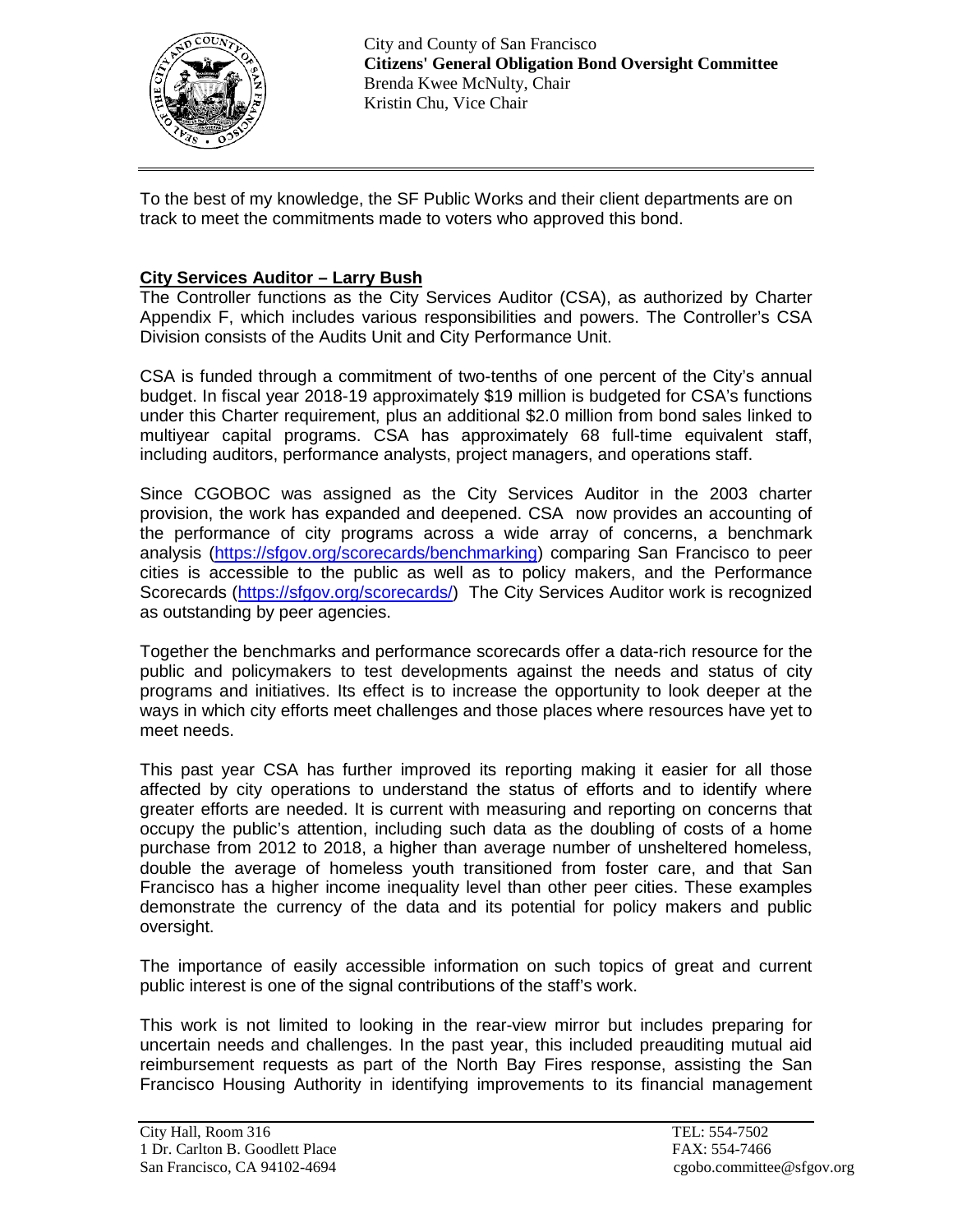

controls following a critical HUD analysis of its financial management, and completing a benchmarking assessment on bond oversight best practices.

Necessarily much of the data is organized around departmental priorities and programs, which was initially the charge given in the Charter. The Charter amendment also has specific mandates focusing on streets, sidewalks, parks and other hard infrastructure. Currently data is collected and presented on services in addition to infrastructure and in some cases includes a focus on population subgroups. A consequence is growth in crosscutting analysis that takes data out of a silo and more directly into how it is manifested across departments. This allows for a broader as well as a deeper examination based on data as it affects specific population subgroups.

It also opens the potential to approach data from the perspective of the population being served as well as through the lens of the city agencies providing services. Both the public and policy makers are better able to examine the city's performance as it affects specific populations, especially as concerns forcefully emerge on whether city policies and practices have unintended negative consequences, or that the lack of more targeted data comparisons leaves some populations unserved or inadequately served.

As liaison I met with staff, listened to presentations at CGOBOC committee meetings, asked questions and sought additional information. I have sought inclusion of more cross-cutting reporting where data could provide insight into factors such as the sharp decline in the city's African American population, a reported increase in sexual harassment complaints by city workers, stresses on new immigrants not yet documented, and other flashpoints where public policy needs appear to outpace information to help shape the city's response.

The City Services Auditor directors indicate that they will take under consideration next steps that can potentially assist San Francisco in understanding these and other challenges while maintaining a high standard in existing research.

The City Services Auditor function operates at a high level and is serving its purpose of providing insight and analysis on the city's performance as well as comparisons with peer cities.

# **City Services Auditor – Kristin R. M. Chu**

The Controller functions as the City Services Auditor, as authorized by Charter Appendix F, which includes responsibilities for both financial and performance auditing along with management of the Whistleblower program.

Based on my work as CSA liaison, I believe the CSA is fulfilling its Charter mandate and plays a vital leadership role in driving success within the government.

In FY17-18, along with meeting all standard auditing requirements, the CSA division has continued to evolve their services to meet the changing needs of our government.